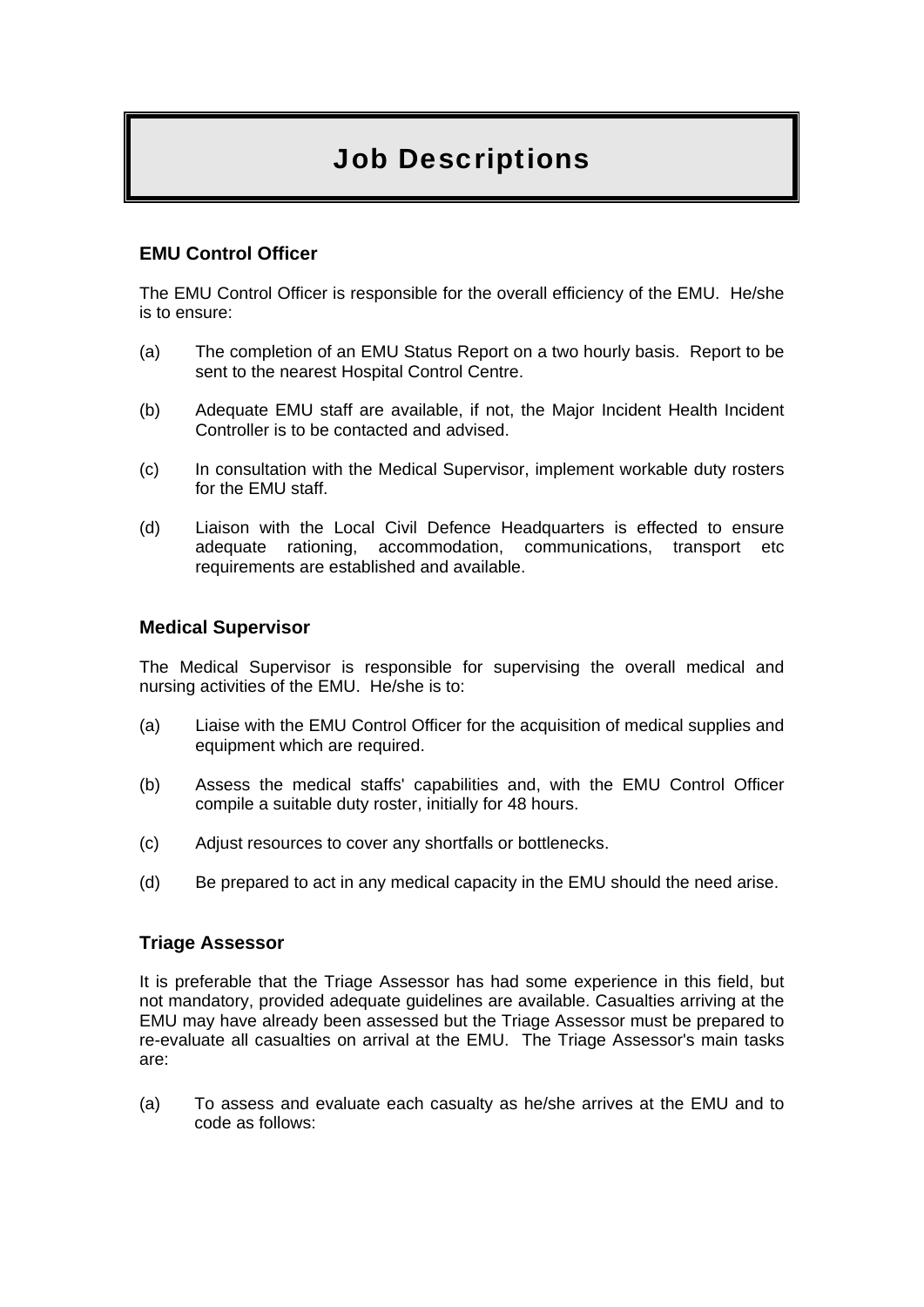- (1) Status 1 Critically injured casualty, possibly under full resuscitation, needing assessment as to viability and possible transfer to hospital.
- (2) Status 2 Seriously injured casualty needing life sustaining treatment, needs evacuating to hospital.
- (3) Status 3 Moderately injured casualty who requires treatment and observation at the EMU and possible transfer to hospital.
- (4) Status 4 Casualties with minor injuries which can be treated at the EMU and discharged.
- (5) Status 0 Casualties with severe injuries with little or no hope of survival. Non Survivable or Not For Resuscitation casualties.
- (b) To ensure assessed casualties do not remain in the Triage Area but are moved to treatment as rapidly as possible.

Note: The Triage Assessor must not become overinvolved in casualty treatment.

### **Doctor In Charge Major Injury Resuscitation Team**

The Medical Supervisor will determine the number of staff required for this function based upon advice from the Doctor I/C. The function of the Major Injury Resuscitation Team is to:

- (a) Assess the casualty and either:
	- (1) Treat if within capacity of the EMU.
	- (2) Refer to specialist if practicable. If no specialist is available to the EMU the Doctor I/C must make a stand alone decision as to treatment.
	- (3) Classify NFR.
- (b) Ensure any documentation is completed and passed to the Medical Supervisor at the conclusion of each shift.
- (c) Ensure team staff members are adequate and personnel are properly supervised.

#### **Doctor In Charge Casualty Holding Area**

This is the area in which all casualties, both before and after treatment, are housed. The main function within this ward is to monitor the casualties at all times to determine:

- (a) If further treatment is required and from where.
- (b) If a casualty should be reclassified, i.e. NFR or discharged.